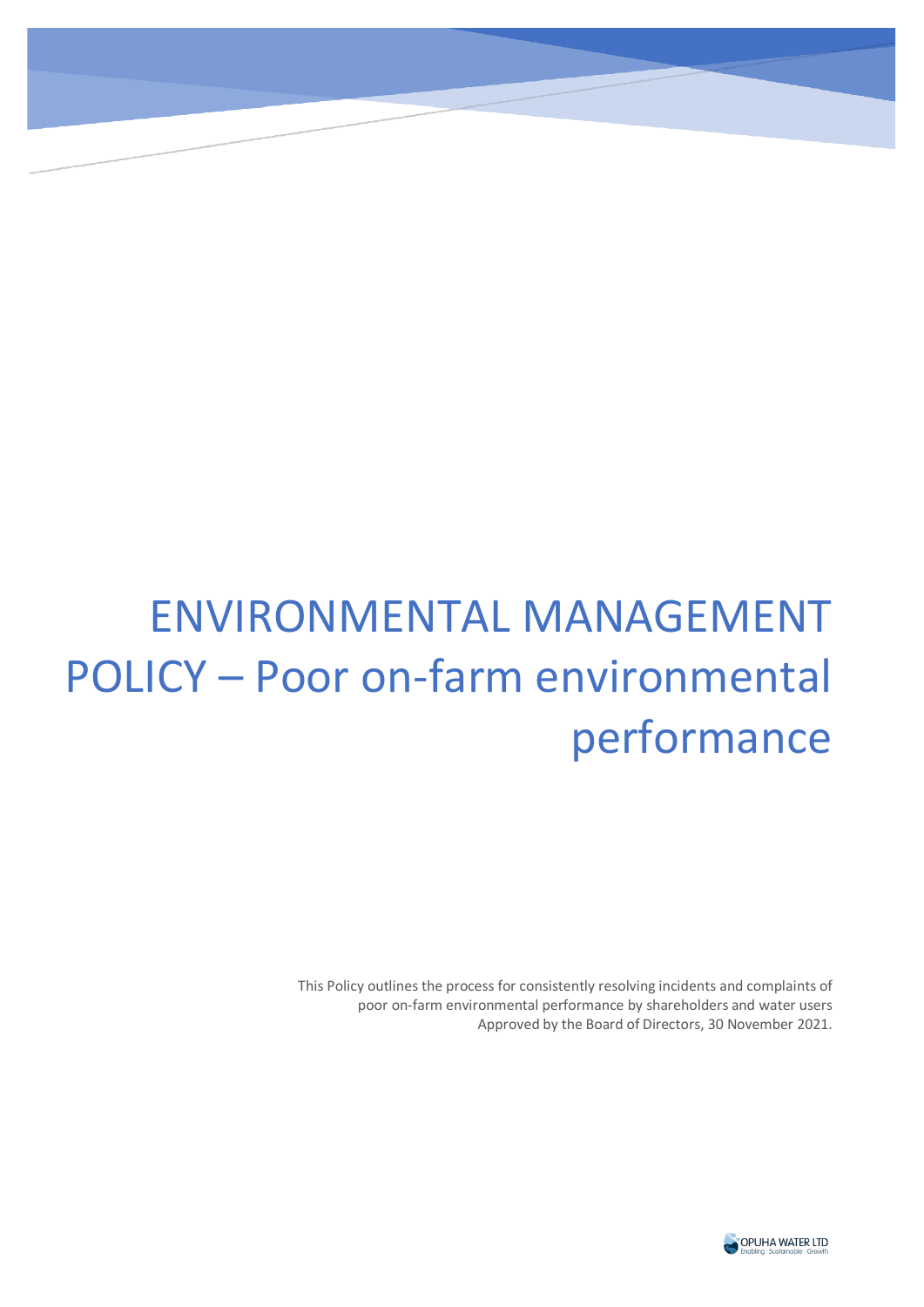

# Contents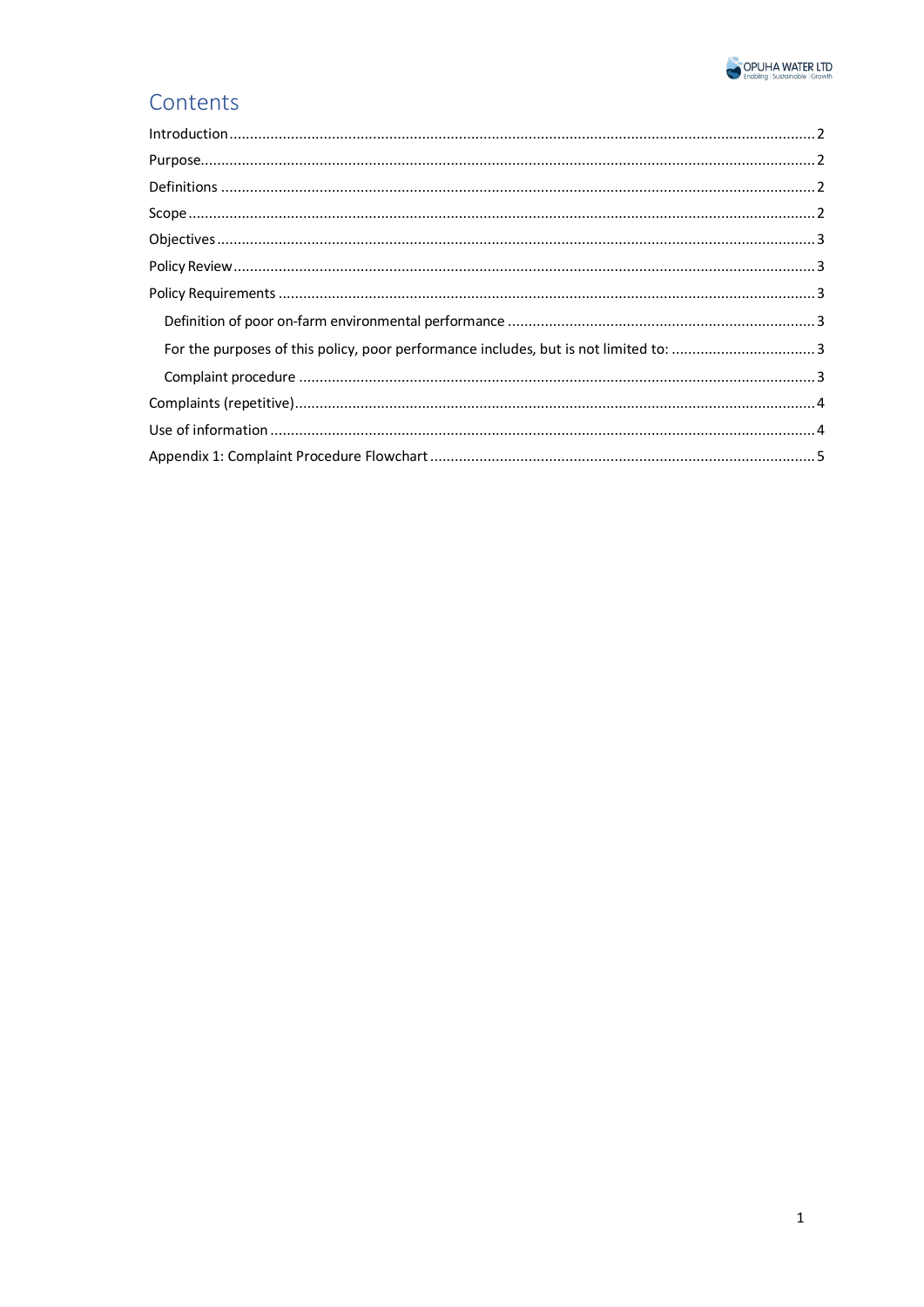*This policy outlines the process for consistently resolving incidents and complaints of poor on-farm environmental performance by shareholders and water users.* 

#### <span id="page-2-0"></span>Introduction

Poor on-farm environmental performance by OWL shareholders can have serious consequences, creating health and safety risks for the public, leading to adverse environmental outcomes and wasting the precious water resource.

Opuha Water Limited (OWL) is committed to improving on-farm environmental practices within the scheme, and considers poor on-farm environmental management practice to be a serious reputational risk, and threat to this commitment. While Farm Environment Plan (FEP) audits provide a robust mechanism to assess the implementation of good management practice on farm, OWL acknowledge that these audits may not be able to identify and address instances of poor on-farm environmental performance that can occur between audits. OWL considers it appropriate that firm action is taken to ensure any incidence of poor environmental performance notified to the company – through complaints from public or identified by an OWL employee - is rectified promptly.

This policy, therefore, outlines a commitment to addressing poor on-farm environmental performance. The consequences of such poor performance under this policy are also significant. While the cessation of supply of water is a 'last resort' for OWL, should repeat poor performance not be addressed, such action is considered appropriate.

A staged escalation system will be adopted through this policy, which provides the mechanism to escalate the action taken by OWL to address complaints associated with poor performance

### <span id="page-2-1"></span>Purpose

This policy specifies the approach OWL will take in resolving incidents and complaints of poor on-farm environmental performance, where irrigation water is provided by OWL.

The purpose of the policy is to ensure consistency of action taken by OWL in response to poor onfarm environmental performance that can be communicated and applied to shareholders and water users and that supports OWLs commitment to improving environmental practices within the scheme.

## <span id="page-2-2"></span>Definitions

Except where expressly defined in this policy, capitalised words and terms have the same corresponding meaning as those definitions set out in the **Terms and Provisions for Supply of Water** and/or the **Short Form Water Agreement** (as applicable).

#### <span id="page-2-3"></span>Scope

This policy applies to all OWL shareholders and water users, who are provided irrigation water by OWL.

<span id="page-2-4"></span>This policy is consistent with OWL's **Constitution**, **Terms and Provisions for Supply of Water** that applies to all OWL shareholders, and links to Company requirements to comply with Good Management Practice and related environmental requirements.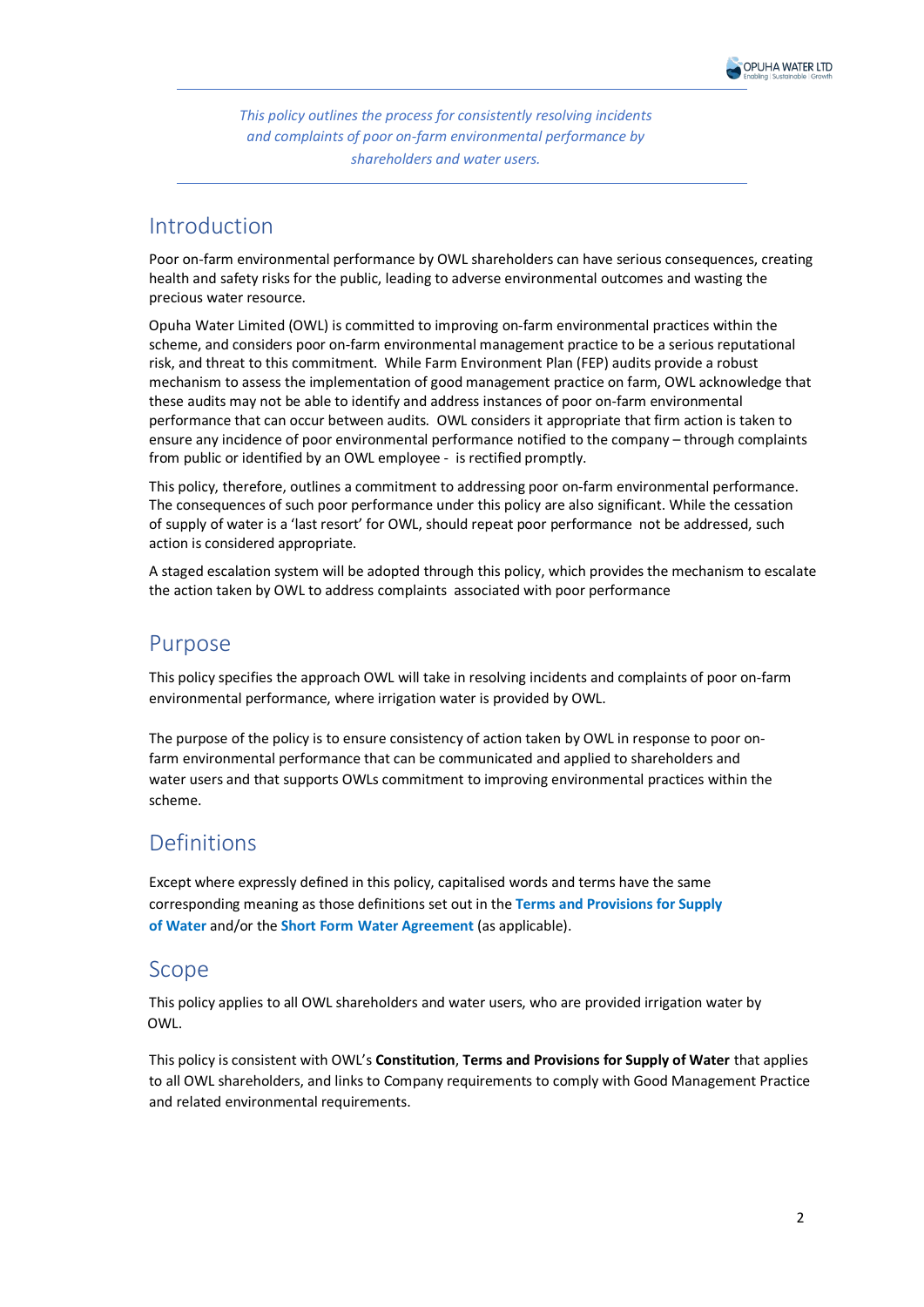

# Objectives

The objectives of this policy are:

- To ensure a consistent approach to addressing poor on-farm environmental performance by shareholders and/or water users; and
- To ensure compliance with the company Constitution, Terms and Provisions for Supply of Water, internal policies, the Companies Act 1993 and all the relevant regulatory authorities.

## <span id="page-3-0"></span>Policy Review

The Board may in its sole discretion (subject to the Constitution and the Companies Act 1993) review, update amend or replace this policy at any time.

# <span id="page-3-1"></span>Policy Requirements

#### <span id="page-3-2"></span>Definition of poor on-farm environmental performance

<span id="page-3-3"></span>For the purposes of this policy, poor performance includes, but is not limited to:

- Watering of non-productive land such as impermeable surfaces, roads and river or stream riparian strips
- Excessive use of water whereby the volume of water used for irrigation exceeds that required for the soil to reach field capacity resulting in runoff
- Leakage from pipes and structures
- Impeded fish passage or the entrapment of fish
- Using the irrigation system to distribute effluent or fertilizer without the required backflow prevention and testing
- Cattle or deer in a waterbody
- Any other incidence that compromises the consents held by OWL, or poses a reputational risk to OWL and its shareholders.

#### <span id="page-3-4"></span>Complaint procedure

In the event that OWL is notified of an incidence of poor on-farm environmental performance on a shareholder or water users property - through complaints from the public or identified by an OWL employee - all details and supporting evidence will be entered into OWL's Customer Relationship Management (CRM) against the Water User's Account timeline using the 'Complaint' activity tab.

A staged escalation system will be adopted through this policy, which provides the mechanism to escalate the action taken by OWL to address complaints associated with poor performance as follows, and also shown in Appendix 1:

- 1. On a complaint being received (from public or internal OWL staff), OWL Operation team ('Ops Team') will conduct a physical check to substantiate the complaint, and will record notes/photos in CRM. If the complaint is not substantiated, the complaint is closed. If the complaint is substantiated, Ops will notify the Environmental Team ('Env Team').
- 2. The Env Team will phone call and email shareholder/water user seeking that the poor performance be rectified and providing timeframes for this action. Level 1 recorded in CRM system.
- 3. A the end of the timeframe given, Ops and/or Env Team will conduct a further physical check to determine whether the poor performance has been rectified, and will record notes/photos in CRM. If rectified, close complaint. If not rectified and/or no reasonable explanation of the poor performance is given, **Level 2 recorded in the CRM system**.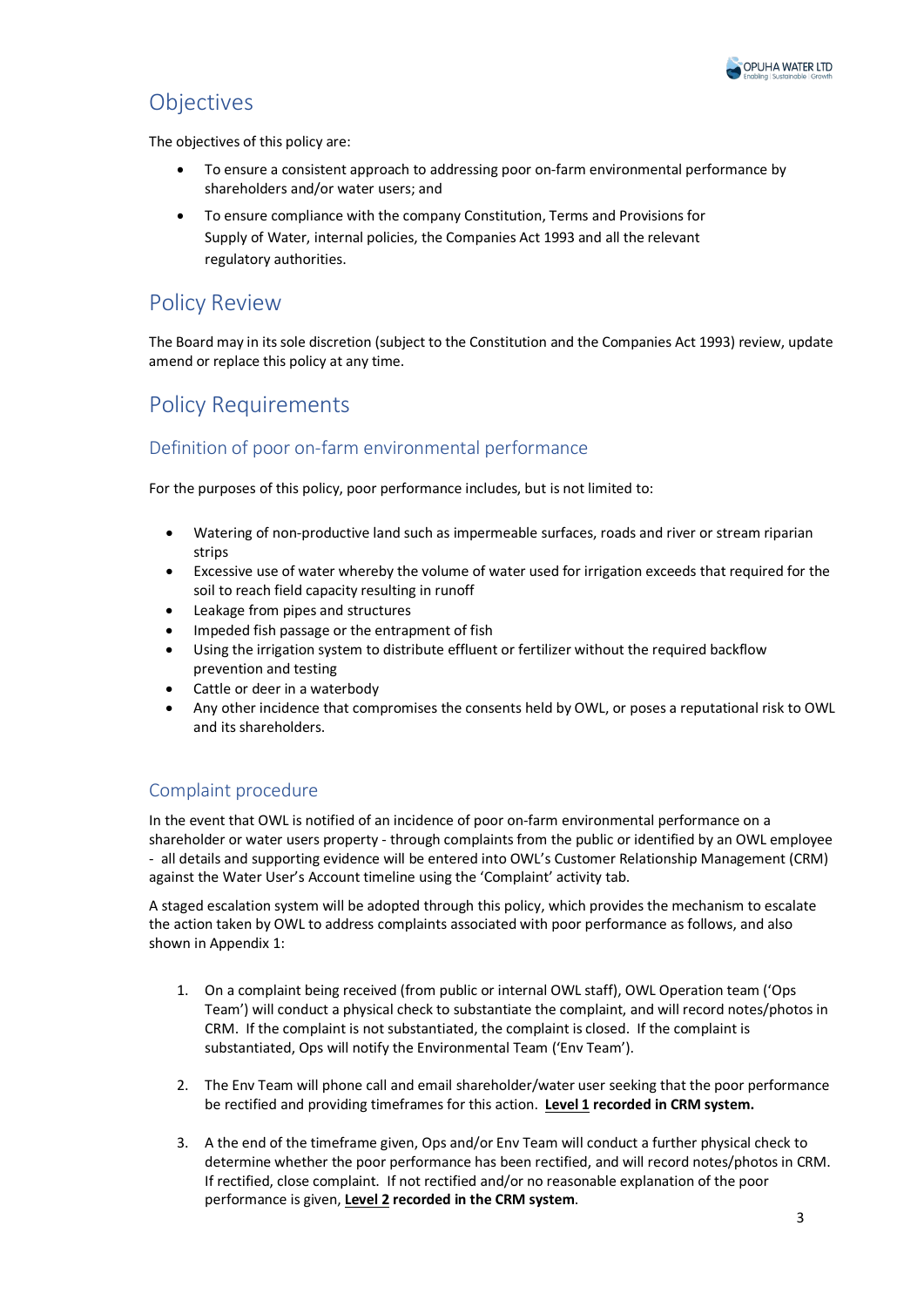- 4. The Env Team will again phone call and email shareholder/water user seeking that the poor performance be rectified within 48 hrs, following which Ops or Env Team will conduct final physical check. If rectified, close complaint. If not rectified, **Level 3 recorded in the CRM system**.
- 5. A Water Committee and Env Team member will visit the shareholder/water user to understand why the poor performance has not been rectified, and seek that the matter is addressed. If rectified, close complaint. If not rectified, **Level 4 recorded in the CRM system**.
- 6. Env Team will liaise with the OWL CE and Water Committee to consider if the **Level 4** poor on-farm environmental performance is a result of negligence and intention, or a genuine error, and therefore whether it is appropriate to issue a **WSA breach**.
- 7. The **WSA breach** letter will be issued by OWL CE and will contain appropriate timeframes to rectify the breach, and failure to meet these will result in cessation of the supply of irrigation water.

Notes:

- At any stage where the complaint is deemed to be of a serious nature, OWL reserves the right to escalate to a more appropriate step without following each step in sequence, with approval from the Water Committee.
- The staged escalation system is issue specific. Levels do not escalate across multiple issues.
- If the supply of water ceases due to a WSA breach, it will apply to the individual property in question, not any other properties owned by the Account holder.
- At any level, if the poor performance is rectified, but a further complaint is received for the same issue, the procedure will restart at the last recorded level. E.g. First complaint reaches a Level 2 before being rectified, the second complaint for the same issue starts at Level 2.

#### <span id="page-4-0"></span>Complaints (repetitive)

At the commencement of each irrigation season, the staged escalation system will restart. This ensures that any new managers/owners are not held accountable for the actions of previous managers /owners.

However the full complaint history will be maintained against the shareholder or water users CRM Account, and may be considered in the decision of whether to issue a WSA breach.

#### <span id="page-4-1"></span>Use of information

It is appropriate that the FEP Audits are undertaken on-farm using complete information across the year, rather than a snap-shot based on a single visit. OWL will, therefore, provide any history of complaints to the FEP Auditor prior to an Audit when a **Level 3**, **Level 4**, or **WSA breach**, has been recorded.

A summary of all complaints will be reported to the Board on a quarterly basis.

If a substantiated complaint results in non-compliance with a resource consent held by OWL, Environment Canterbury (ECan) will be informed by the Environmental Manager to ensure ECan are kept informed of the steps OWL is taking to resolve the complaint.